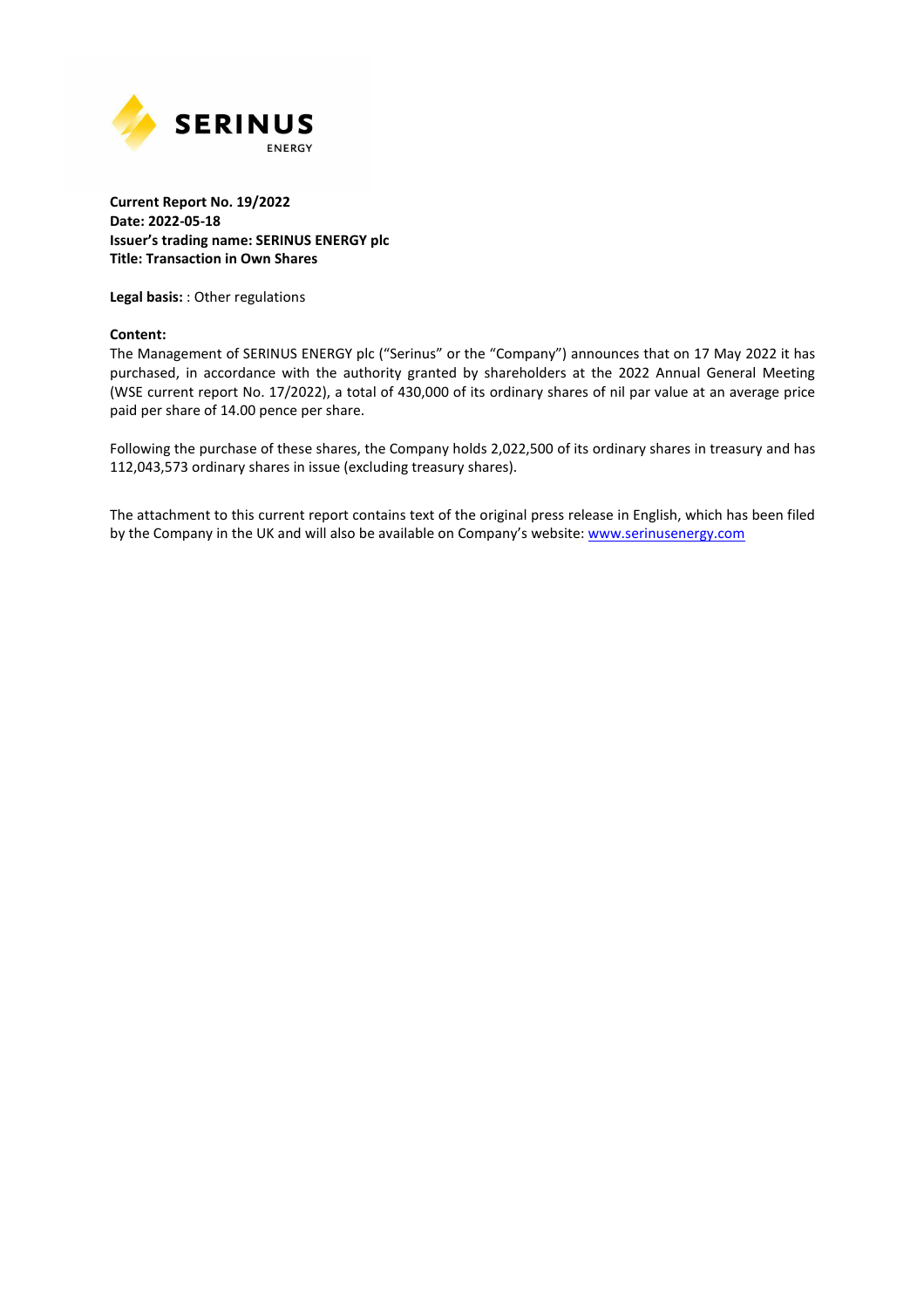

18 May 2022

Press Release

# Transaction in Own Shares

**Jersey, Channel Islands, 18 May 2022** -- Serinus Energy plc ("**Serinus**" or the "**Company**") (AIM:SENX, WSE:SEN) announces that on 17 May 2022 it has purchased, in accordance with the authority granted by shareholders at the 2022 Annual General Meeting, a total of 430,000 of its ordinary shares of nil par value at an average price paid per share of 14.00 pence per share.

Following the purchase of these shares, the Company holds 2,022,500 of its ordinary shares in treasury and has 112,043,573 ordinary shares in issue (excluding treasury shares).

## **About Serinus**

*Serinus is an international upstream oil and gas exploration and production company that owns and operates projects in Tunisia and Romania.*

**For further information, please refer to the Serinus website (www.serinusenergy.com) or contact the following:** 

| <b>Serinus Energy plc</b><br>Jeffrey Auld, Chief Executive Officer<br>Andrew Fairclough, Chief Financial Officer<br>Calvin Brackman, Vice President, External Relations & Strategy | +44 204 541 7859 |
|------------------------------------------------------------------------------------------------------------------------------------------------------------------------------------|------------------|
| <b>Shore Capital (Nominated Adviser &amp; Joint Broker)</b><br>Toby Gibbs / John More (Corporate Advisory)                                                                         | +44 207 408 4090 |
| Arden Partners plc (Joint Broker)<br>Ruari McGirr (Corporate Finance)<br>Alexandra Campbell-Harris (Corporate Finance)                                                             | +44 207 614 5900 |
| <b>Camarco</b> (Financial PR - London)<br>Owen Roberts<br>Phoebe Pugh                                                                                                              | +44 203 781 8334 |
| <b>TBT i Wspólnicy</b> (Financial PR - Warsaw)<br>Katarzyna Terej                                                                                                                  | +48 602 214 353  |

#### **Forward Looking Statement Disclaimer**

*This release may contain forward-looking statements made as of the date of this announcement with respect to future activities that either are not or may not be historical facts. Although the Company believes that its expectations reflected in the forwardlooking statements are reasonable as of the date hereof, any potential results suggested by such statements involve risk and uncertainties and no assurance can be given that actual results will be consistent with these forward-looking statements. Various*  factors that could impair or prevent the Company from completing the expected activities on its projects include that the Company's *projects experience technical and mechanical problems, there are changes in product prices, failure to obtain regulatory approvals, the state of the national or international monetary, oil and gas, financial , political and economic markets in the jurisdictions where the Company operates and other risks not anticipated by the Company or disclosed in the Company's published material. Since forward-looking statements address future events and conditions, by their very nature, they involve inherent risks and*